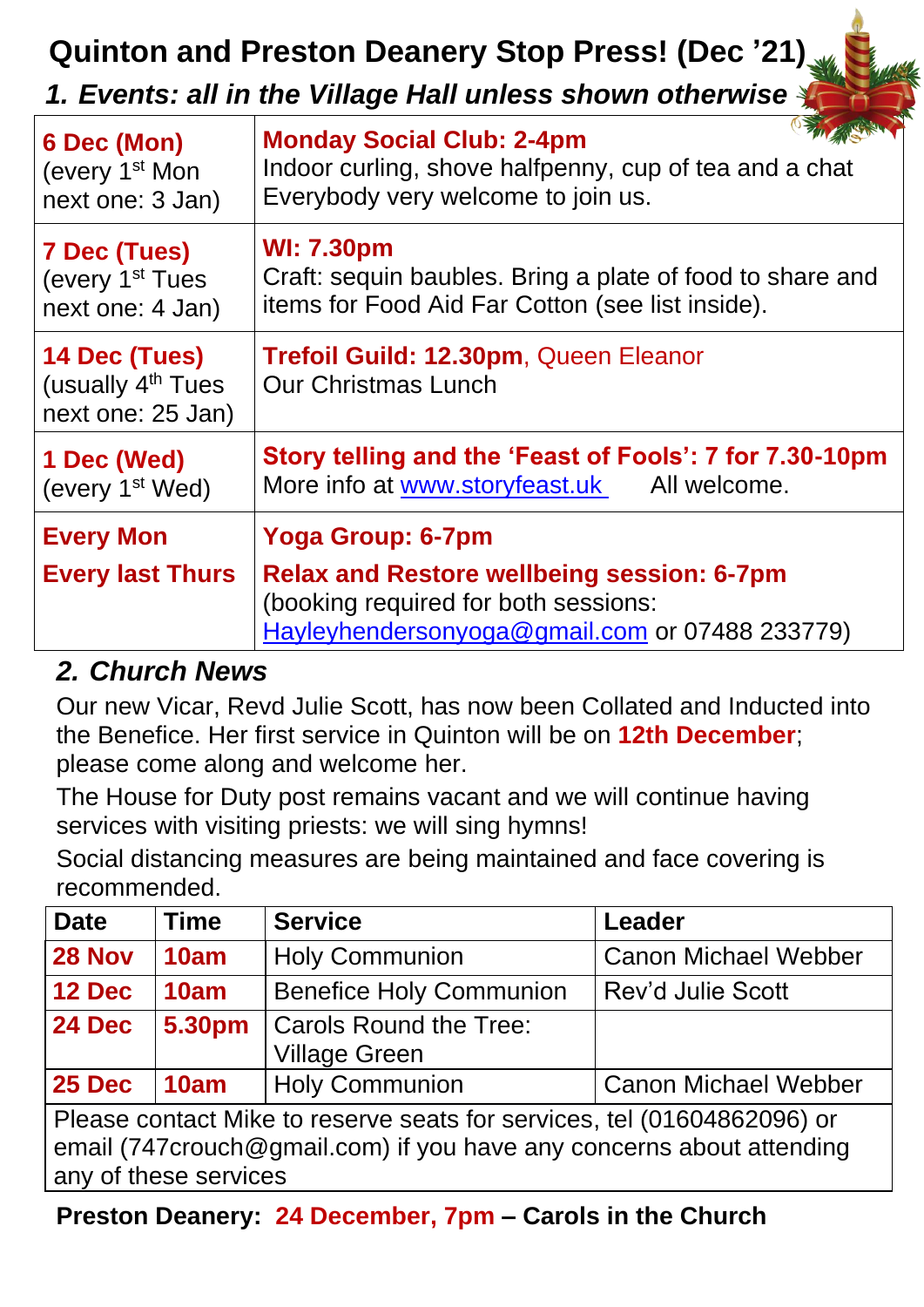Virtual services at:

10.00am on Sundays

You can join on the WhatsApp group by contacting Emma Dil on [dilemma68@gmail.com](mailto:dilemma68@gmail.com)

St John the Baptist, Quinton is open for private prayer/reflection **by appointment**. Please contact:

Andy Bailey (07905 202004) or Julia Javes (01604 315788)

# *3. Open Gardens – Sat 9 July 11am-5pm*

Following the disappointment of two years ago when we had to cancel this event because of Covid, we are pleased that the church is now planning an Open Gardens event on Saturday 9 July.

This will take the form of a 'deconstructed fete' and will include:

- having gardens open throughout the village
- teas probably in the Village Hall

- stalls in a number of gardens, which will be supporting the charity of their choice.

Do let us know how you can help (it's fun to open your garden - and makes you get round to all those 'jobs you always meant to do'!) and running or helping on a stall is a good way to help your favourite cause. More details in future Stop Presses.

Andy and Kathey Bailey

# *4. Food Aid Far Cotton*

Next delivery to Food Aid Far Cotton will be on **Thursday 9 December** Any donated items of:

\*UHT milk

\*Tinned meat/fruit

\*Soup

\*Pasta sauces/packets of noodles, pasta, rice in sauces

\*Squash

\*Tea/coffee/sugar

\*Household cleaning materials/personal hygiene

Will be gratefully received at 3 Church View, Quinton.

Thank you

Julia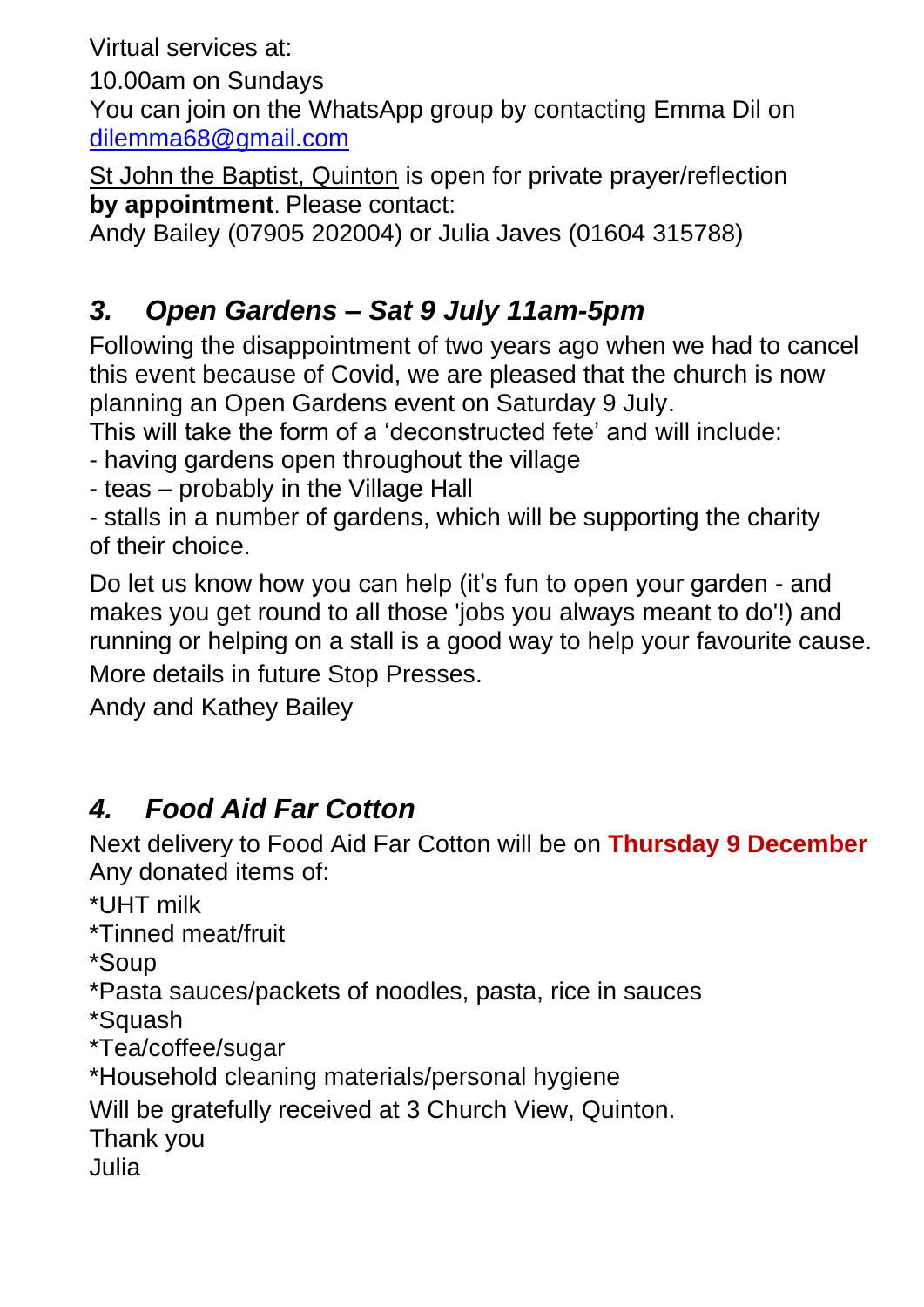# *5. Village Hall News*

We were delighted to learn last month that our application for a grant to build a ramp to improve accessibility to the village hall garden was successful. The grant was made from a National Lottery/ Ikea fund and work should start on the ramp over the next few months – hopefully in time for us all to enjoy the village hall garden once summer arrives.

### **Events**

We enjoyed a really fun quiz night on 13 November, welcoming back quizmaster Jane Ward. We pitched our wits, ate homemade chilli and made the most of the in-hall bar, raising more than £250 for hall funds in the process. Thanks to those that supported the event. And a very early date for your 2022 diaries, the quiz night will be back on Saturday **19 th November 2022.**

We've also arranged another Comedy Night at the hall. September's event got great reviews, so we've invited the Comedy at Work team back for a second round on Saturday **12th March 2022**. Please make a note of the date and look out for ticket details in the next

issue of Stop Press.

# *6. Annual Macmillan Christmas Fundraising Quiz*

Pete Collyer asked that details of this be posted on the village Facebook site so that anyone who wants to participate can download it (posted 25 Nov).

This is a major fundraiser for Macmillan Cancer Support and hopefully a lot of people in our villages will join in.

If you're not on the group and would like a copy, please contact me or Pete.

Thanks – and Good Luck to all who enter. **Kathey**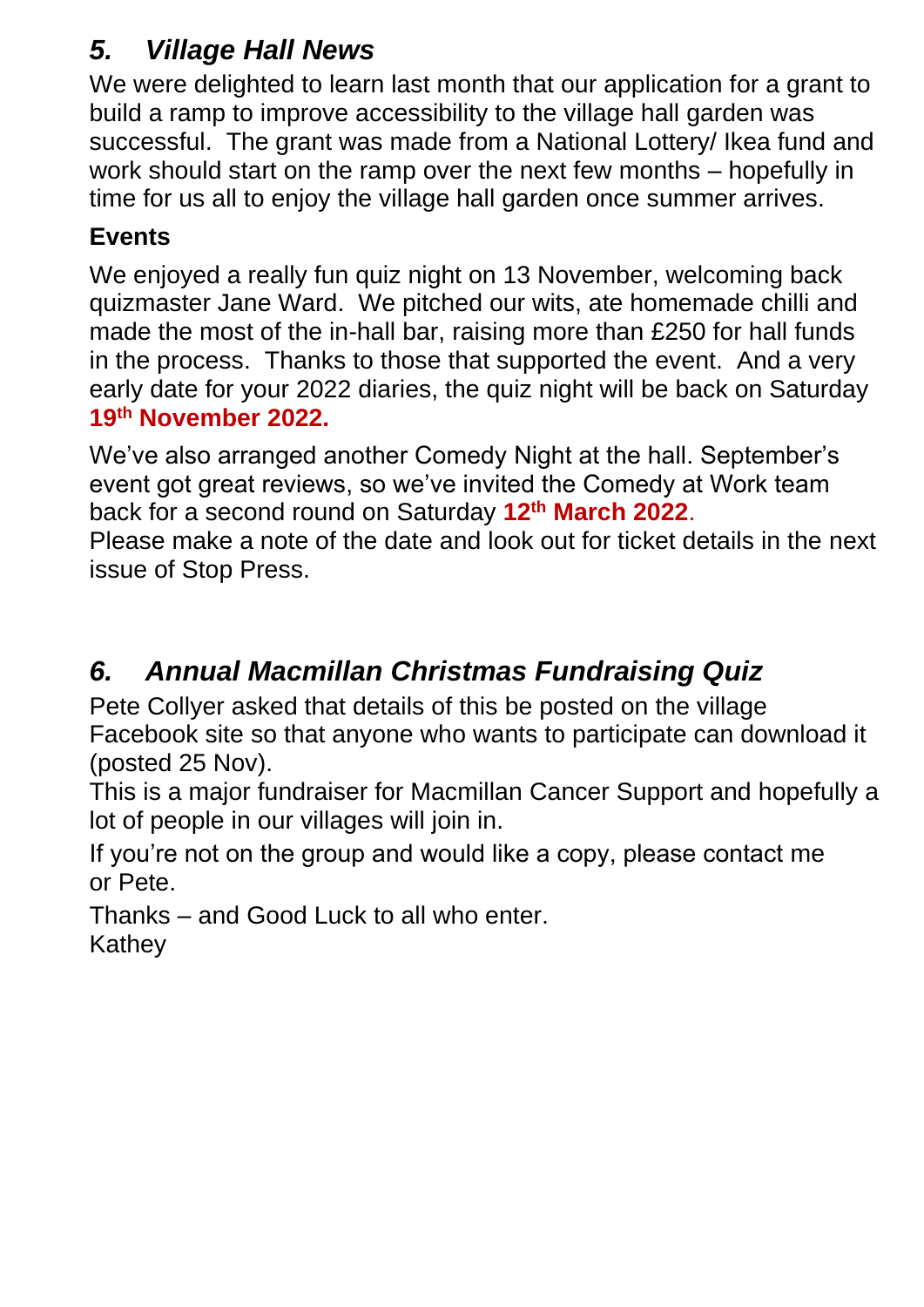### *7. Quinton Parish Council*

### **Village Hall**

The council will sponsor some group events in the village hall beginning in December. The hall hire fees will be covered by a donation from the council. The following groups will benefit from the sponsorship:

WI, Trefoil Guild, Monday Club, PCC, Charity events, Yoga Club (discount) If anyone is considering starting a group which may also benefit from the scheme, please let the Clerk know in advance.

**Christmas period waste and recycling collection arrangements** West Northants Council have issued details of the arrangements. This is available on the council website - follow the link [Waste and recycling](https://www.quintonparishcouncil.org.uk/news/2021/11/waste-and-recycling-arrangement-over-the-christmas-period)  [arrangement over the Christmas Period. | Quinton Parish Council.](https://www.quintonparishcouncil.org.uk/news/2021/11/waste-and-recycling-arrangement-over-the-christmas-period)

There will be no changes to the collection days.

Garden waste collections will be suspended from 27<sup>th</sup> Dec - 7<sup>th</sup> Jan Christmas trees will be collected weeks beginning 10th and  $17<sup>th</sup>$  Jan, place them next to your garden waste bins.

Office services will be closed from 25<sup>th</sup> December until 4<sup>th</sup> January. More information is available on the above link.

### **Green Bin Collections**

West Northants council have decided that as from April 2022 there will be a charge to all residents for the green bin collections. This is to bring the former South Northants Council in line with Northampton and Daventry District areas.

### **Dog Bins**

After debate and input from residents it has been decided that the council will not install dog bins throughout the village. It was noted that some dog owners are putting their dog bags in the church bins. The council and the church would ask dog owners to refrain from doing this in the future and use their own bins at home.

### **Village Green Play Equipment**

Some of the equipment is coming to the end of its life and the council is considering suitable replacements, in particular the wooden climbing frames. The council welcomes new ideas for the replacement equipment and all ideas should be sent to the Clerk. The council has received some ideas, and these will be discussed at the meeting in January when the budget will be finalised, so please get your recommendations in to the Clerk as soon as possible.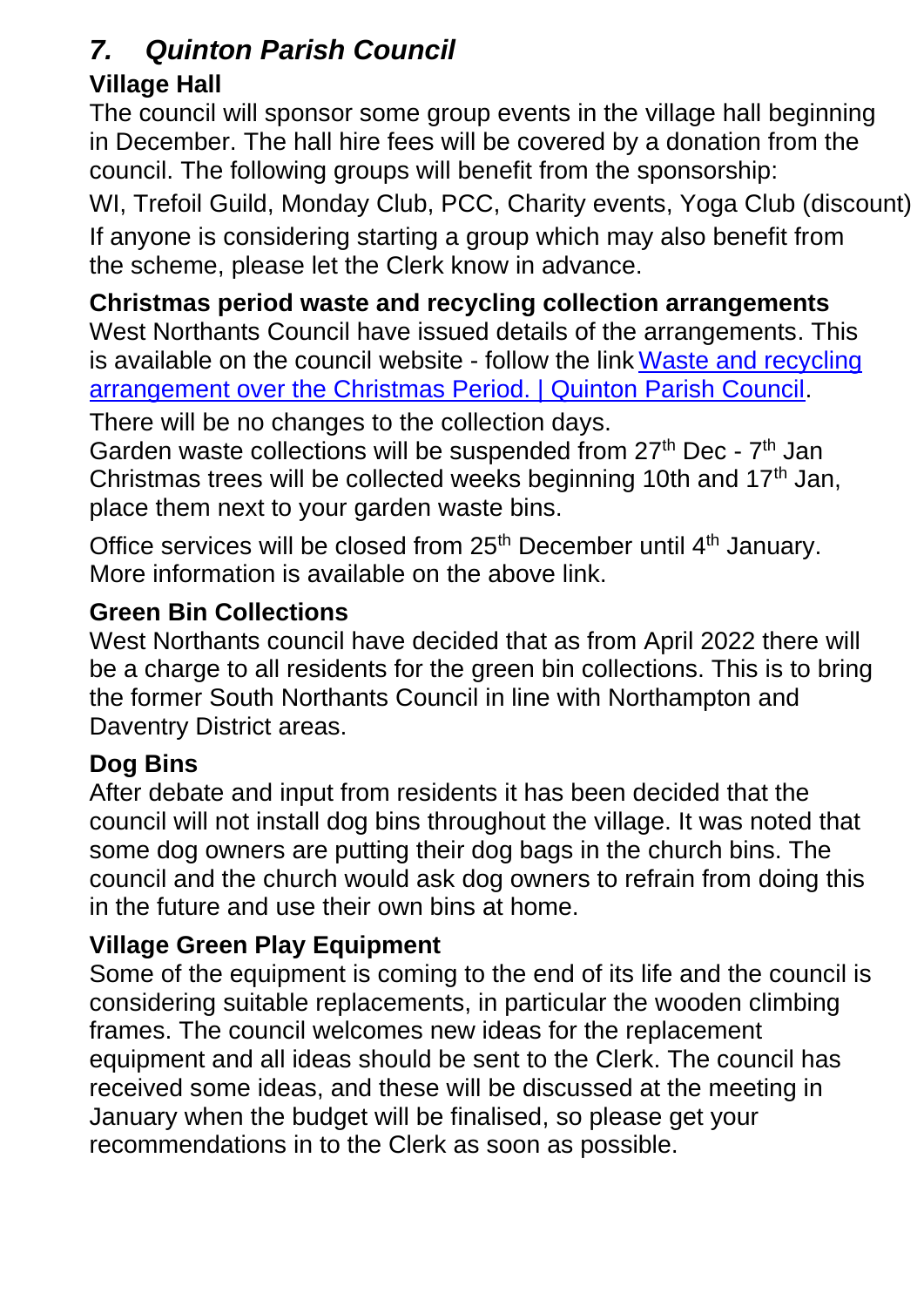#### **West Northants Council Strategic Plan**

West Northants Council has prepared a plan which shows heavy development in housing in and around the Parish, anyone wishing to view the plans should follow the link below. The Parish Council will be submitting an objection to the proposals and suggest that as many residents, if so inclined, should also submit an objection. There will be a page on the Council website showing some of the details and the proposed development areas together with details of how and where you can submit your objections.

#### West Northants Council planning big housing developments in the area I [Quinton Parish Council](https://www.quintonparishcouncil.org.uk/news/2021/11/west-northants-council-planning-big-housing-developments-in-the-area)

#### **Queens 70th Anniversary in 2022**

Next year the Queen will celebrate her 70<sup>th</sup> Anniversary and the council has agreed that we should celebrate this with an event in the village. The Jubilee celebrations will be over a long weekend with a Bank Holiday, the dates for your diaries are **2-5 June**. The council are looking for ideas as to what we would like to do as a community and on what day. If anyone has any ideas, please contact the Clerk. This will also be discussed at the next council meeting.

#### **Willow Tree on the Village Green**

The storm has created a lot of damage to the tree and the council has commissioned a company to pollard the top of the tree and remove the debris form the green. The tree will look a little sorry for itself for a while but March onwards we should start to see new growth and by the summer it will look a lot healthier. The work should be completed by the middle of December.

#### **Next Council Meeting**

Next council meeting on **18th January 2022** this will be a face-to-face meeting in the Village Hall starting at 7pm. Although the Covid restrictions have been lifted it would be appreciated if you could advise the Clerk if you are going to attend.

If you have any items, you wish to be discussed at the meeting please let me know.

Stay safe. John Scott [Clerk@quintonparishcouncil.org.uk](mailto:Clerk@quintonparishcouncil.org.uk) 07738 760618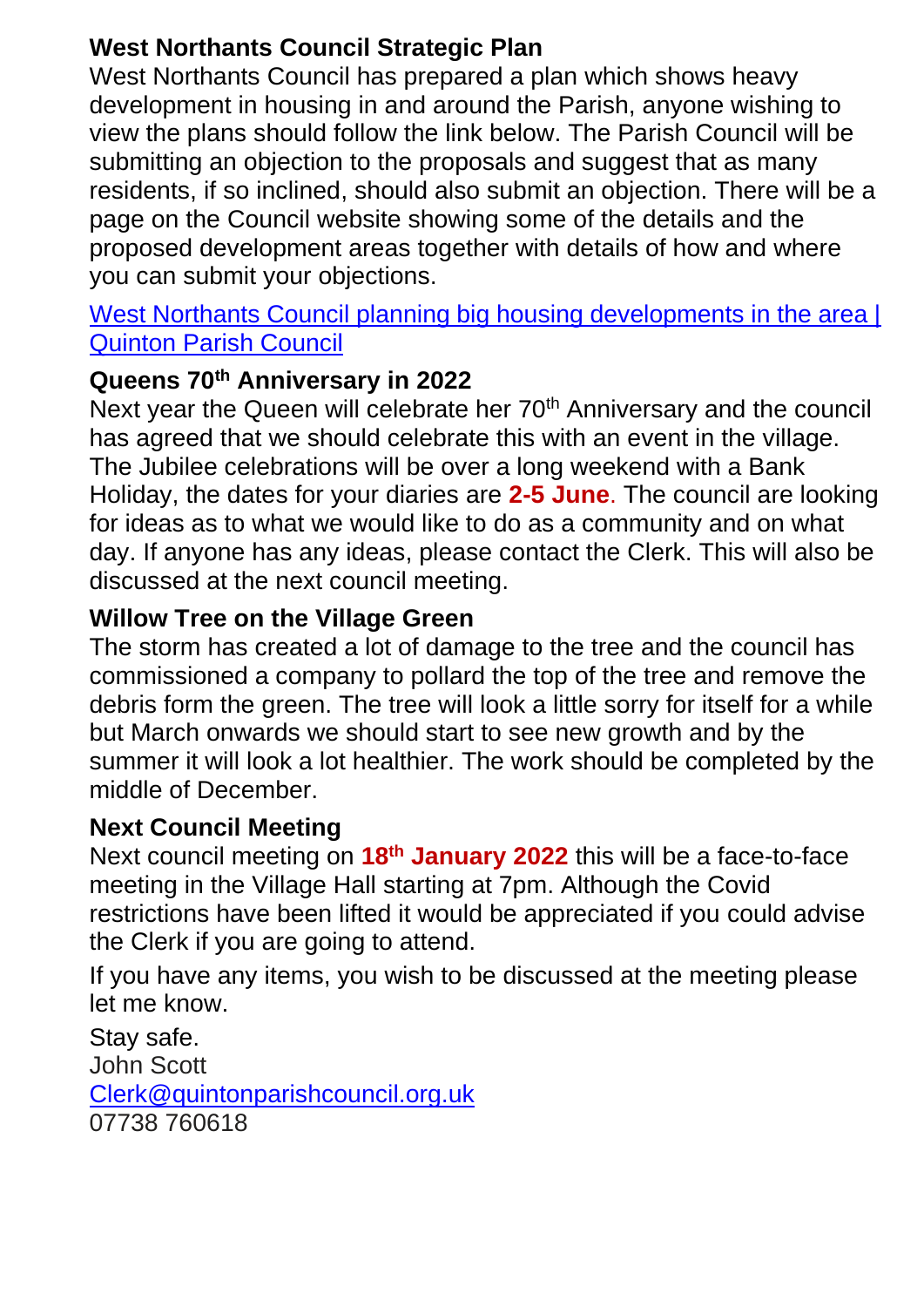### *8. Updates from our West Northamptonshire Councillors*

The WNC Councillors' report for December has been posted on the Parish Council website (under 'Documents') and there is also a link on the village Facebook site (posted by Gary Holt on the 19 Nov). Alternatively, I can email a copy of the hyperlinks – and please let me know if these links don't work or have changed.

Thanks, Kathey

# *9. Our villages' Facebook Group*

This group is:

- open to all residents in Quinton and Preston Deanery (or a nominated representative if they cannot join Facebook).
- 'private' and 'hidden' so you won't find it on Facebook and you need to be invited by an existing member.

If you don't already know someone on the site, then:

- search Facebook for 'Andy Quinton' (you will recognise the profile pic – it's Quinton church with the remembrance poppy cascade. This profile was set up purely to add members to the site).
- Invite him to be a 'friend' and he can then invite you onto the village site.

Please let me know if you would like help with this. [kathey.bailey@outlook.com](mailto:kathey.bailey@outlook.com)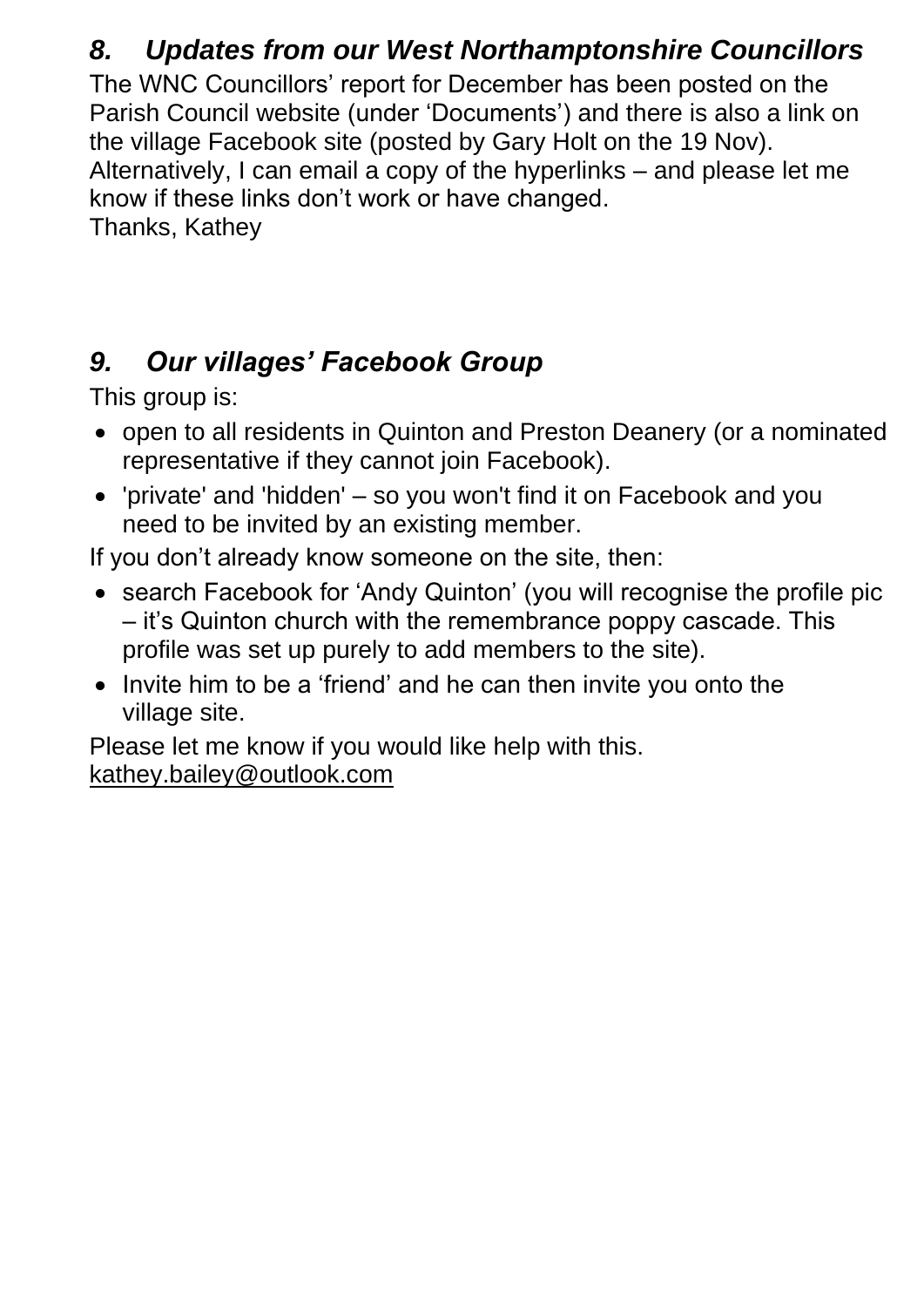### *10. Our people*

#### **Pat Richardson**

We sadly recently lost Pat, who has been a member of our community for many years and will be much missed - there will be a full tribute in the next Stop Press.

Her funeral is on Tuesday **30th November** at 2pm in Quinton Church. Hopefully the hearse will be able to travel around the Crescent so that people can pay their respects before the service.

#### **Frances Piercy and her service to the Guide Movement**

Many of our Trefoil members were delighted to be able to join Fran at the recent Northamptonshire Girlguiding Awards where she was presented with a beautiful brooch to mark her 60 years of dedication



and service to the Guide Movement. A remarkable achievement

and commitment which has benefitted so many girls over the decades – thank you Fran.



### *11. Roade & Quinton Old Folks Fund*

Date Drawn: 4<sup>th</sup> November 2021

by: Frank Lee and Peter Martin

| <b>Winning numbers</b>                                           |                 |                 |                                                     | <b>Prize</b> |  |
|------------------------------------------------------------------|-----------------|-----------------|-----------------------------------------------------|--------------|--|
| 5                                                                | 12              |                 | 5 Sar Heavens – Roade                               | £150.00      |  |
| 9                                                                | 11              | 9               | Alan Archer - Roade                                 | £90.00       |  |
| 10                                                               |                 |                 | 10 7 Ron Johnson - Roade                            | £70.00       |  |
| 6                                                                | 4               |                 | 12 Hazel Hackney - Roade                            | £65.00       |  |
| 10                                                               | 12 <sup>1</sup> | 11              | Angela Knight - Roade                               | £60.00       |  |
| 6                                                                | 0               | 8               | Margaret Smith - Roade                              | £55.00       |  |
| 3                                                                | $\overline{7}$  | 8               | Paul Cowley - Roade                                 | £45.00       |  |
| 9                                                                | 1               | 12 <sup>7</sup> | Alan Hopper – Roade                                 | £35.00       |  |
| 10                                                               |                 | $2 \quad 1$     | Nicola Bradley - Roade                              | £12.00       |  |
| 12                                                               | 8               | 9               | Mr Lewthwaite - Roade                               | £12.00       |  |
| <b>Total raised</b>                                              |                 |                 |                                                     | £1,189.50    |  |
| Total prize money                                                |                 |                 |                                                     | £594.00      |  |
| Total paid to fund                                               |                 |                 |                                                     | £595.50      |  |
|                                                                  |                 |                 | Money to promoter: Tuesday 2 <sup>nd</sup> November |              |  |
| Date of next draw: Thursday 4th November, 3pm Roade Village Hall |                 |                 |                                                     |              |  |